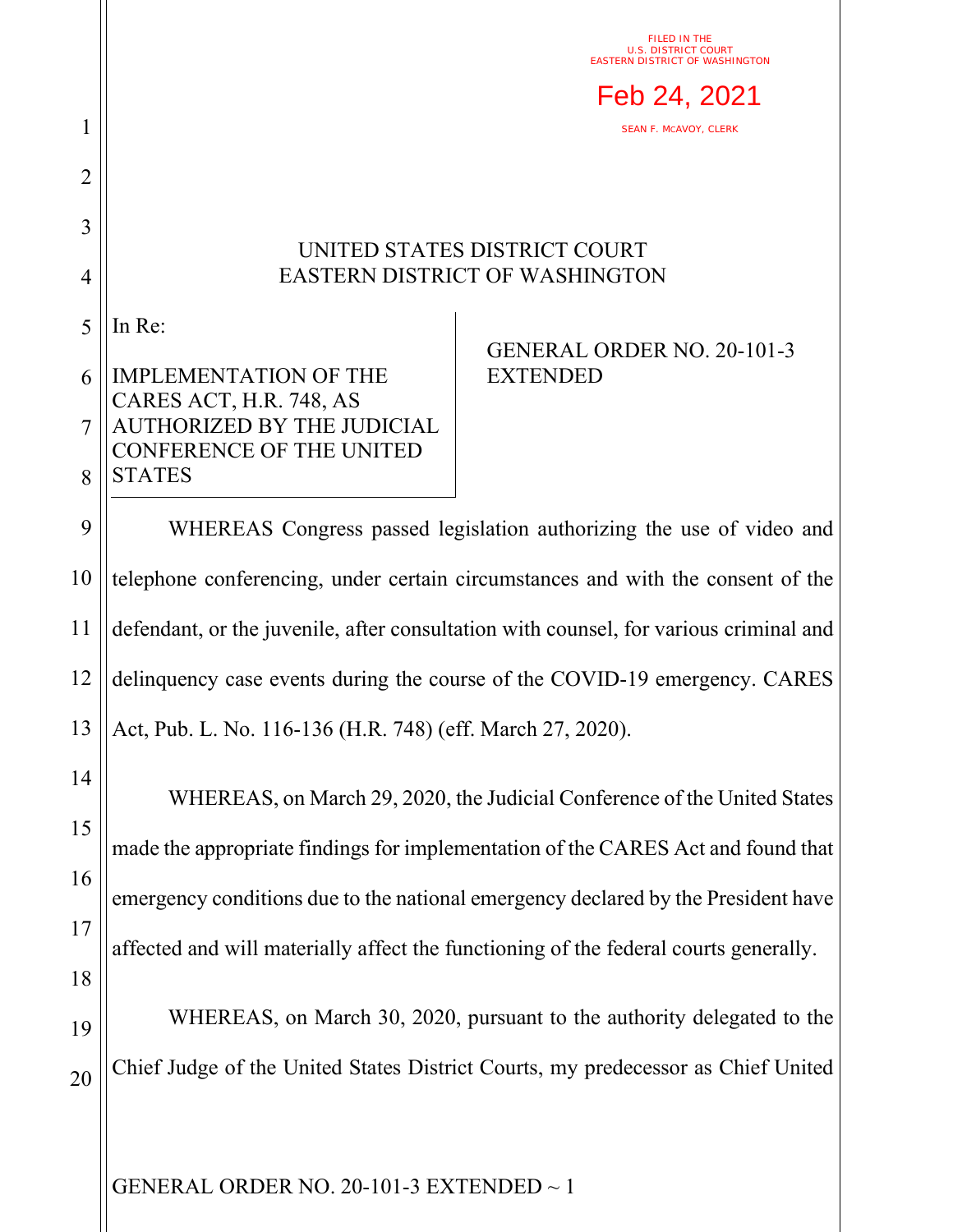1 2 3 4 States District Judge for the Eastern District of Washington entered, sua sponte, General Order 20-101-3, Implementation of the CARES Act, which, effectuated, inter alia, the use of video conferencing, or telephone conferencing if video conferencing is not reasonably available, for certain criminal proceedings and events. This General Order was extended for additional 90 day periods on June 26, 2020, September 18, 2020, and again on December 8, 2020

According to the CARES Act, the chief judge must "review the extension of authority not less frequently than once every 90 days until the earlier of—(i) the date on which the chief judge (or other judge or justice) determines the authorization is no longer warranted; or (ii) the date on which the emergency authority is terminated under paragraph  $(5)$ ." § 15002(b)(3)(B).

As Chief United States District Judge for the Eastern District of Washington, I have conducted such review and find that an extension is once again warranted.

**ACCORDINGLY, IT IS HEREBY ORDERED** that General Order 20- 101-3 is **EXTENDED** for another 90 days from today.

1. Pursuant to § 15002(b)(3) of the CARES Act, this extended authorization will remain in effect for 90 days unless terminated earlier. If emergency conditions continue to exist 90 days from the entry of this order, this

GENERAL ORDER NO. 20-101-3 EXTENDED ~ 2